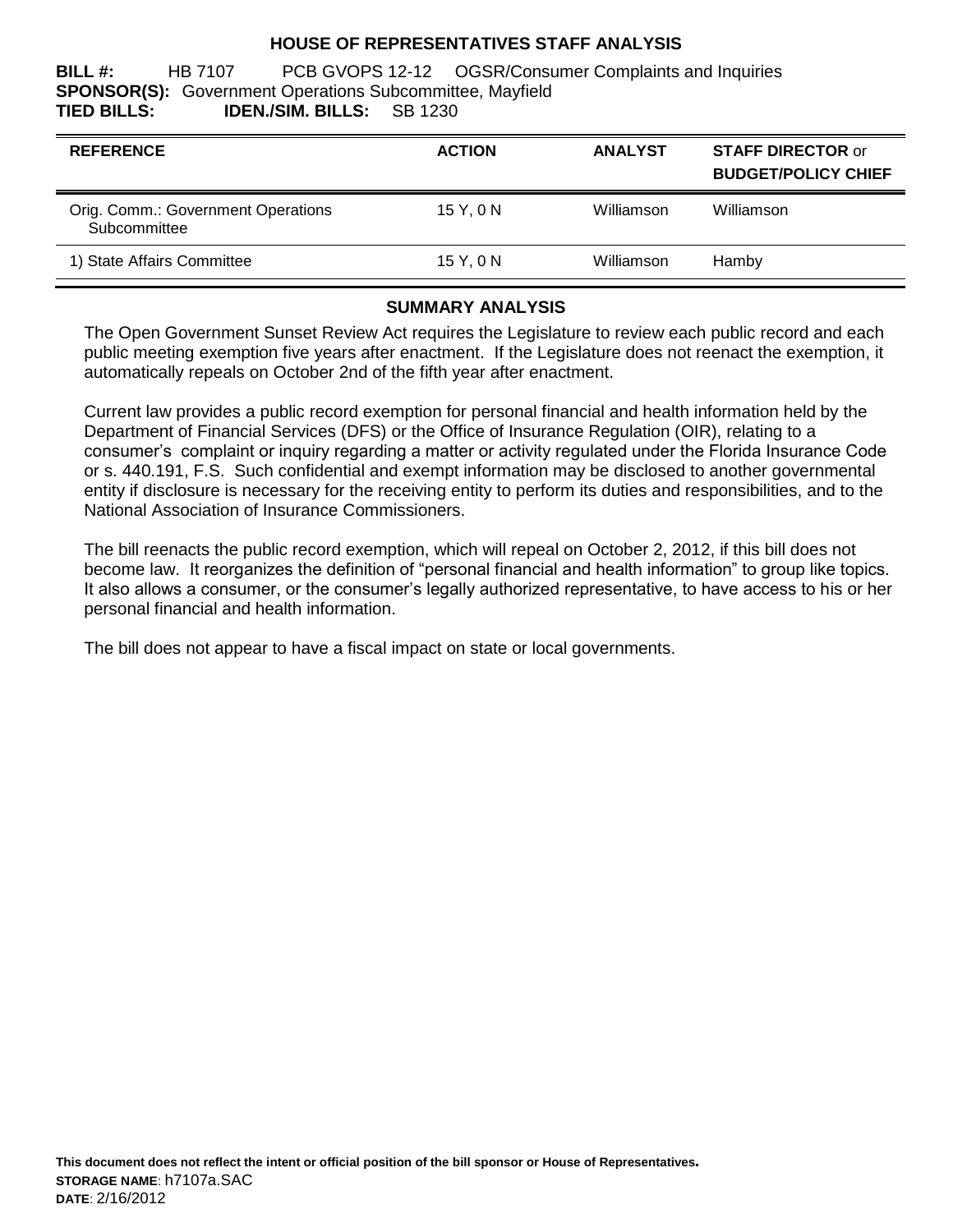### **FULL ANALYSIS**

## **I. SUBSTANTIVE ANALYSIS**

### A. EFFECT OF PROPOSED CHANGES:

### **Background**

#### Open Government Sunset Review Act

The Open Government Sunset Review Act<sup>1</sup> sets forth a legislative review process for newly created or substantially amended public record or public meeting exemptions. It requires an automatic repeal of the exemption on October 2nd of the fifth year after creation or substantial amendment, unless the Legislature reenacts the exemption.

The Act provides that a public record or public meeting exemption may be created or maintained only if it serves an identifiable public purpose. In addition, it may be no broader than is necessary to meet one of the following purposes:

- Allows the state or its political subdivisions to effectively and efficiently administer a governmental program, which administration would be significantly impaired without the exemption.
- Protects sensitive personal information that, if released, would be defamatory or would jeopardize an individual's safety; however, only the identity of an individual may be exempted under this provision.
- Protects trade or business secrets.  $\bullet$

If, and only if, in reenacting an exemption that will repeal, the exemption is expanded (essentially creating a new exemption), then a public necessity statement and a two-thirds vote for passage are required.<sup>2</sup> If the exemption is reenacted with grammatical or stylistic changes that do not expand the exemption, if the exemption is narrowed, or if an exception to the exemption is created<sup>3</sup> then a public necessity statement and a two-thirds vote for passage are not required.

#### Consumer Inquiries and Complaints

Consumers may file complaints with or make inquiries to the Department of Financial Services (DFS or department) or the Office of Insurance Regulation (OIR) concerning an insurance company or other entity regulated by DFS or OIR under the Florida Insurance Code. The Division of Consumer Services of the Department of Financial Services primarily is responsible for receiving inquiries and complaints from consumers and providing direct assistance and advocacy for consumers requesting such assistance or advocacy.<sup>4</sup>

According to DFS, when the department investigates the activities of insurance companies or other regulated entities, policyholders may provide the department with personal information relating to their insurance policies that often includes financial or medical information. Consumers also may contact DFS about problems they have in obtaining insurance coverage and, as such, might submit medical or financial records. Often, a policyholder who has had an insurance claim denied will request assistance from the Division of Consumer Services. In providing background information relating to the claim, the insured may provide medical records detailing the history of the claim, such as medical records revealing health information supporting why the claim should be paid.<sup>5</sup>

 $\overline{a}$ 

<sup>5</sup> House of Representatives Staff Analysis for HB 7153, April 24, 2007, at 2 and 3.

**STORAGE NAME**: h7107a.SAC **PAGE: 2**

<sup>1</sup> Section 119.15, F.S.

 $2^{2}$  Section 24(c), Art. 1 of the State Constitution

<sup>3</sup> An example of an exception to a public record exemption would be allowing another agency access to confidential or exempt records.

<sup>4</sup> *See* s. 20.121(2)(h), F.S.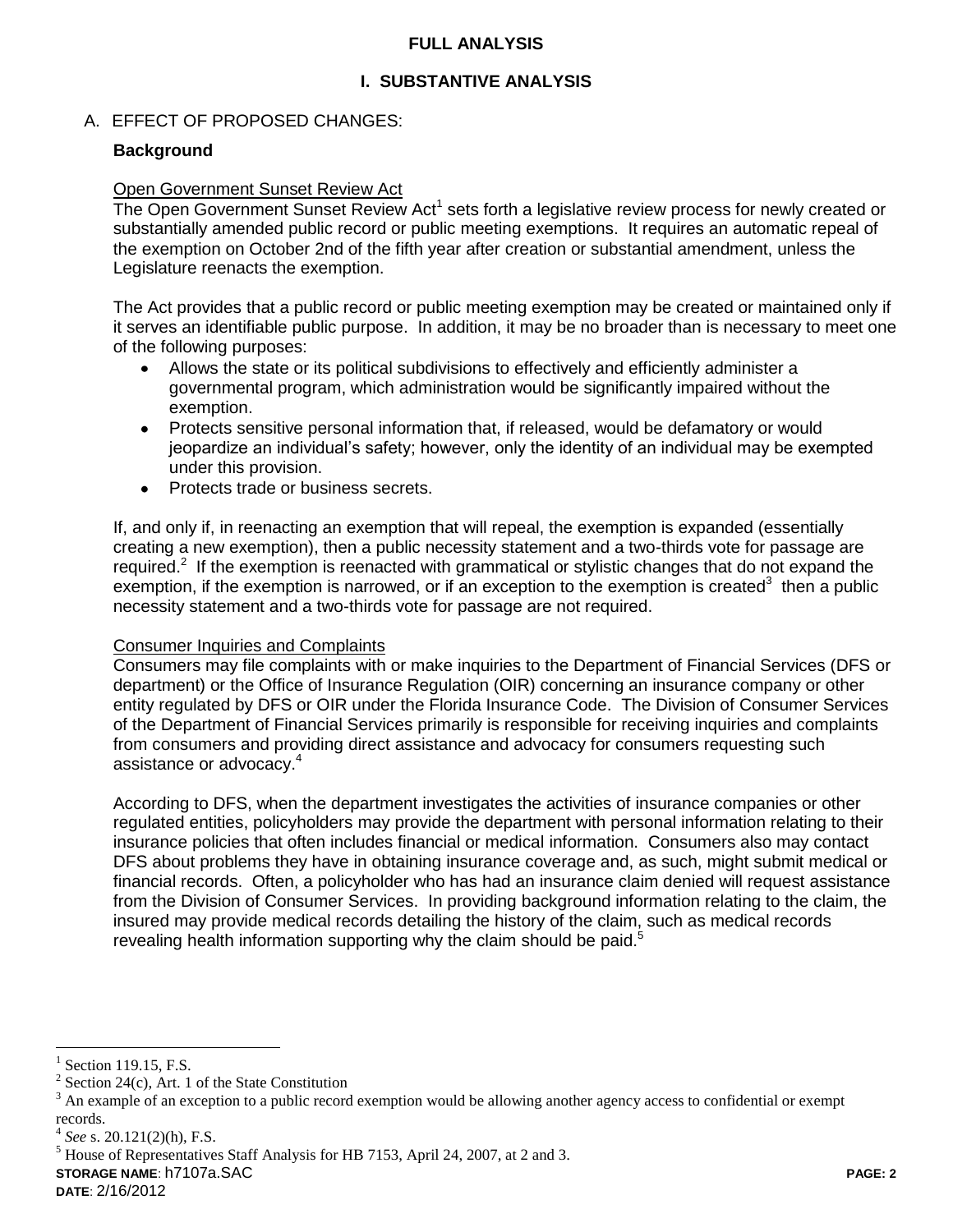### Workers' Compensation

The Division of Workers' Compensation of DFS is responsible for providing information and assistance to injured workers, employers, carriers, health care providers, and managed care arrangements.<sup>6</sup> The Employee Assistance and Ombudsman Office of the Division of Workers' Compensation is charged with the responsibility of facilitating and resolving disputes between an employee and the employer or carrier.<sup>7</sup> Frequently, an employee will submit personal financial and medical information to support a claim for benefits or other documentation to assist in the resolution process.<sup>8</sup>

### Public Record Exemption under Review

In 2007, the Legislature reenacted and expanded the public record exemption for certain information regarding a consumer complaint.  $9$  Personal financial and health information<sup>10</sup> held by DFS or OIR, relating to a consumer's<sup>11</sup> complaint or inquiry regarding a matter or activity regulated under the Florida Insurance Code or s.  $440.191$ , F.S., is confidential and exempt<sup>12</sup> from public record requirements. Current law provides for retroactive application<sup>13</sup> of the exemption.<sup>14</sup>

Such confidential and exempt information may be disclosed to another governmental entity if disclosure is necessary for the receiving entity to perform its duties and responsibilities, and to the National Association of Insurance Commissioners.<sup>15</sup>

Pursuant to the Open Government Sunset Review Act, the exemption will repeal on October 2, 2012, unless reenacted by the Legislature.<sup>16</sup>

# **Effect of Bill**

The bill removes the repeal date, thereby reenacting the public record exemption for personal financial and health information held by DFS or OIR relating to a consumer's complaint or inquiry regarding a matter or activity regulated under the Florida Insurance Code or s. 440.191, F.S. It reorganizes the definition of "personal financial and health information" to group like topics. The bill also allows the

- A consumer's personal health condition, disease, or injury;
- The existence, nature, source, or amount of a consumer's personal income or expenses;
- Records of or relating to a consumer's personal financial transactions of any kind;  $\bullet$
- The existence, identification, nature, or value of a consumer's assets, liabilities, or net worth;
- A history of a consumer's personal medical diagnosis or treatment;
- The existence or content or any individual coverage or status under a consumer's beneficial interest in any insurance policy  $\bullet$ or annuity contract; or
- The existence, identification, nature, or value of a consumer's interest in any insurance policy, annuity contract, or trust.  $11$  Section 624.23(1)(a), F.S., defines "consumer" to mean a prospective purchaser, purchaser, or beneficiary of, or applicant for, any product or service regulated under the Florida Insurance Code, and a family member or dependent of a consumer; or an employee

seeking assistance from the Employee Assistance and Ombudsman Office under s. 440.191, F.S.

 $12$  There is a difference between records the Legislature designates as exempt from public record requirements and those the Legislature deems confidential and exempt. A record classified as exempt from public disclosure may be disclosed under certain circumstances. (See *WFTV, Inc. v. The School Board of Seminole*, 874 So.2d 48, 53 (Fla. 5th DCA 2004), review denied 892 So.2d 1015 (Fla. 2004); *City of Riviera Beach v. Barfield*, 642 So.2d 1135 (Fla. 4th DCA 1994); *Williams v. City of Minneola*, 575 So.2d 687 (Fla. 5th DCA 1991) If the Legislature designates a record as confidential and exempt from public disclosure, such record may not be released, by the custodian of public records, to anyone other than the persons or entities specifically designated in the statutory exemption. (*See* Attorney General Opinion 85-62, August 1, 1985).

<sup>13</sup> The Supreme Court of Florida ruled that a public record exemption is not to be applied retroactively unless the legislation clearly expresses intent that such exemption is to be applied retroactively. *Memorial Hospital-West Volusia, Inc. v. News-Journal Corporation*, 729 So.2d 373 (Fla. 2001).

<sup>16</sup> Section 624.23(4), F.S.

**STORAGE NAME**: h7107a.SAC **PAGE: 3 DATE**: 2/16/2012

 $\overline{a}$ 6 *See* chapter 440, F.S.

<sup>7</sup> *See* s. 440.191, F.S.

 $8$  House of Representatives Staff Analysis for HB 7153, April 24, 2007, at 4.

 $9$  Chapter 2007-70, L.O.F.; codified as s. 624.23, F.S.

 $10$  Section 624.23(1)(b), F.S., defines "personal financial and health information to mean:

 $14$  Section 624.23(2), F.S.

 $15$  Section 624.23(3), F.S.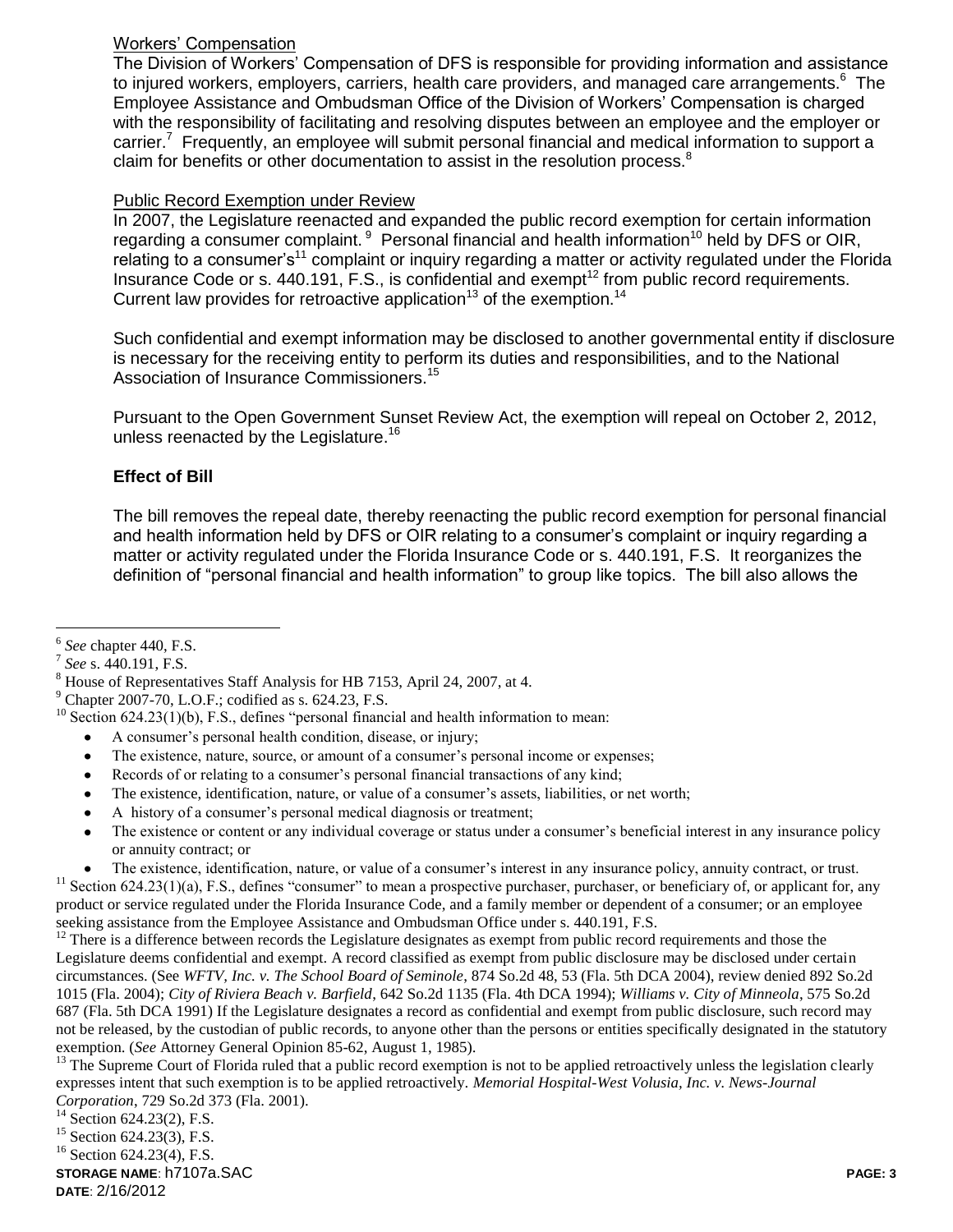department or OIR to release personal financial and health information to the consumer or the consumer's legally authorized representative.

B. SECTION DIRECTORY:

Section 1 amends s. 624.23, F.S., to reenact the public record exemption for a consumer's personal financial and health information held by DFS or OIR.

Section 2 provides an effective date of October 1, 2012.

### **II. FISCAL ANALYSIS & ECONOMIC IMPACT STATEMENT**

- A. FISCAL IMPACT ON STATE GOVERNMENT:
	- 1. Revenues:

None.

2. Expenditures:

None.

- B. FISCAL IMPACT ON LOCAL GOVERNMENTS:
	- 1. Revenues:

None.

2. Expenditures:

None.

- C. DIRECT ECONOMIC IMPACT ON PRIVATE SECTOR: None.
- D. FISCAL COMMENTS: None.

# **III. COMMENTS**

- A. CONSTITUTIONAL ISSUES:
	- 1. Applicability of Municipality/County Mandates Provision: Not applicable. This bill does not appear to affect county or municipal governments.
	- 2. Other:

None.

B. RULE-MAKING AUTHORITY:

None.

C. DRAFTING ISSUES OR OTHER COMMENTS: None.